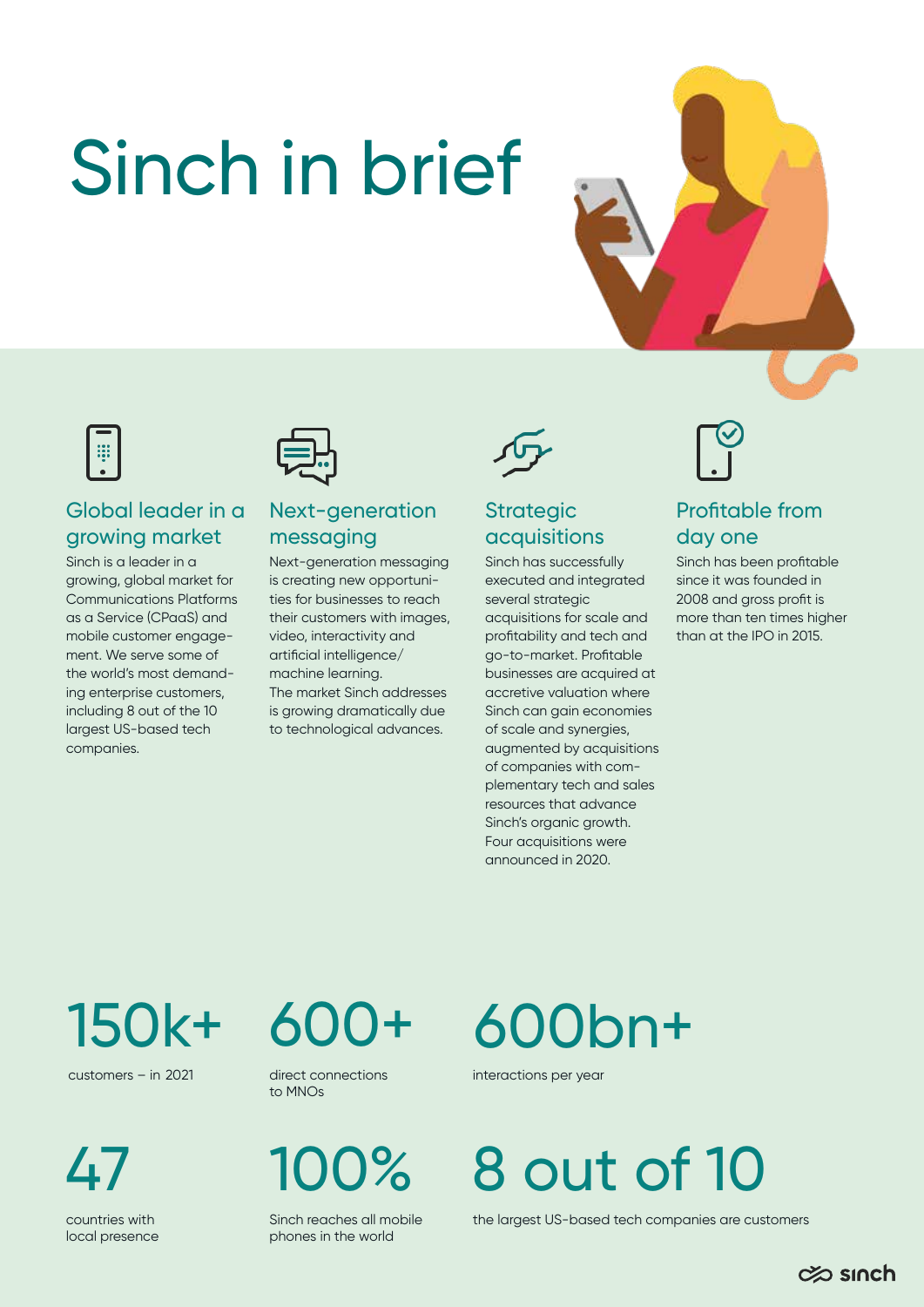## Sinch for SMS and MMS

## Global SMS messaging for global reach

Grab the world's attention with powerful SMS messages fueled by a carrier-grade platform and a super network of 600+ direct carrier connections.



![](_page_1_Picture_4.jpeg)

#### **Unbeatable** engagement

Get instant attention and the highest reach, open, and read rates on a channel customers already use!

![](_page_1_Picture_7.jpeg)

#### Best-in-class delivery

With our enterprise-grade platform, we make sure your messages always get through.

![](_page_1_Picture_10.jpeg)

#### Limitless global scalability

Messagning globally? We've got deep local and international knowledge and premium customer support!

![](_page_1_Picture_13.jpeg)

### Programmable. Scalable. 100% reliable.

Integrate in a snap through our REST API and enjoy industry-leading infrastructure, a robust platform, and local numbers with area-specific codes. Or send SMS directly from our self-serve portal! Schedule campaigns, pull reports, optimize, and repeat!

![](_page_1_Picture_16.jpeg)